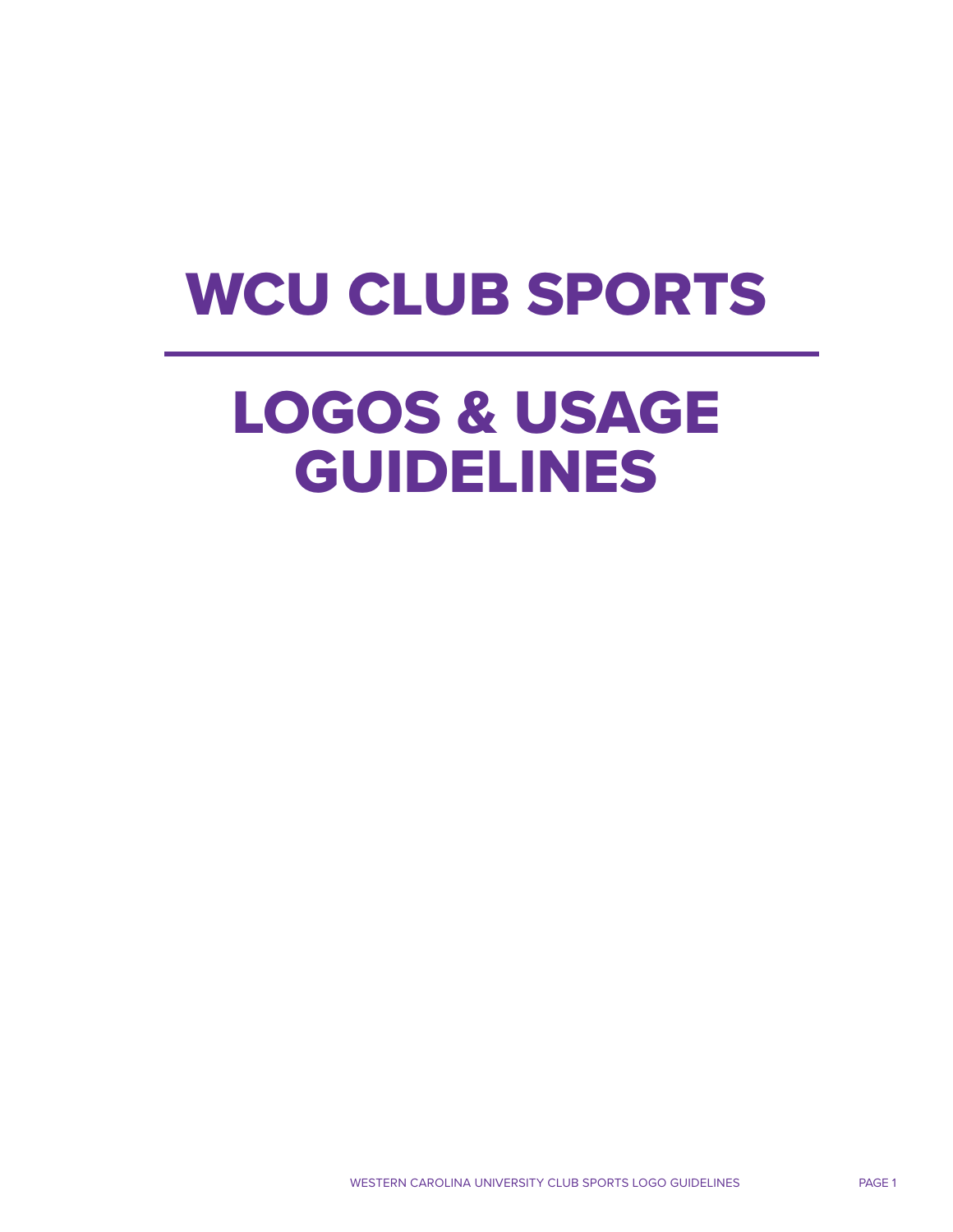

The logo configurations shown below are available for all recognized club sports. All other wording must be approved by the Chief Marketing Officer. The official club sports logo includes the catamount spirit mark, the full university name, and the club name. The logo set includes a vertically stacked logo and a horizontal layout.



vertical orientation horizontal orientation horizontal orientation



Club name is centered under university name on vertical logo and text is left aligned on horizontal logo. Please use official logo set up provided by University Marketing. Do not try to recreate logo.



**WESTERN CAROLINA UNIVERSITY BASS FISHING CLUB** 



See below for example on purple background.





**WESTERN CAROLINA UNIVERSITY MEN'S RUGBY CLUB**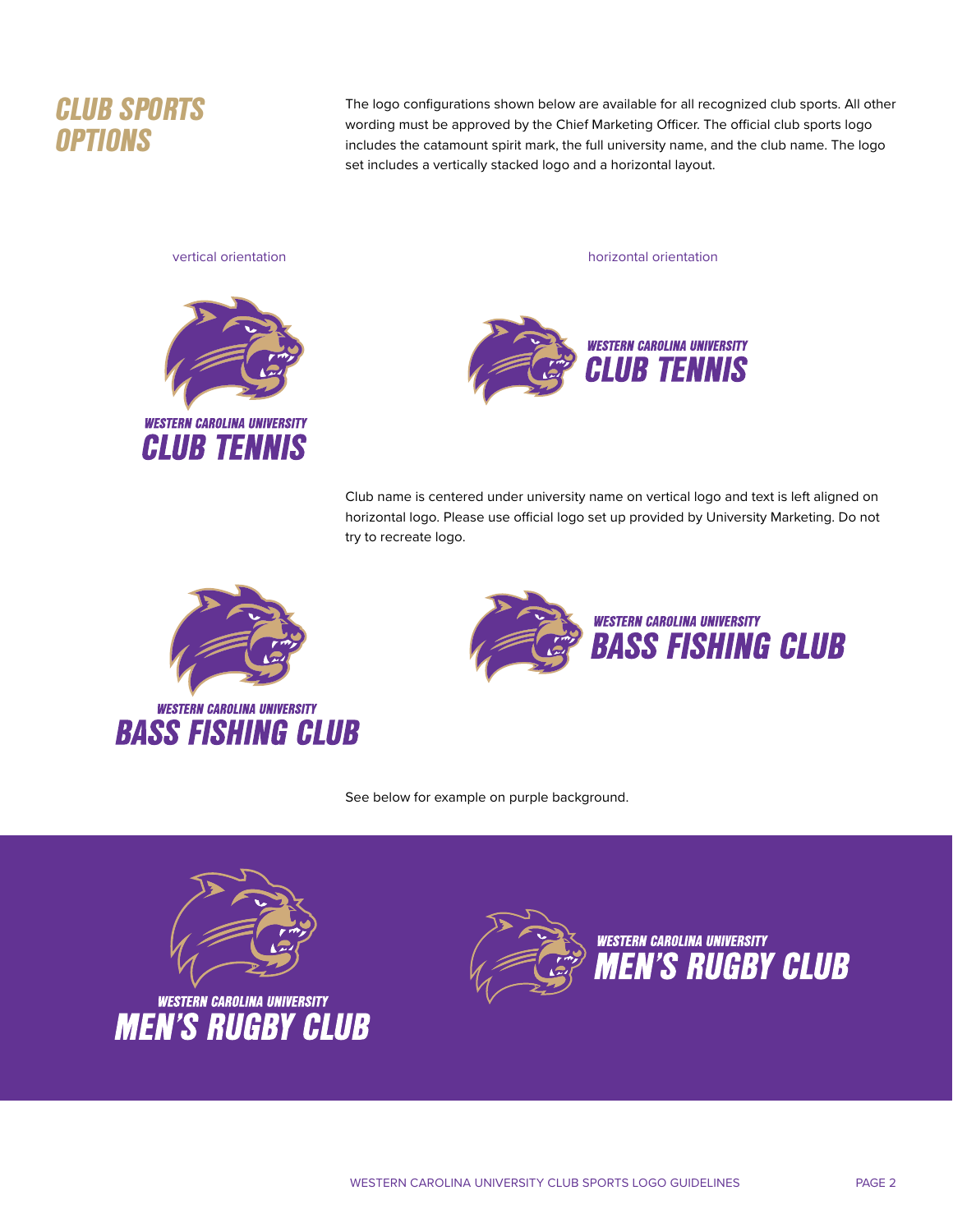## *LOGO USE GUIDELINES*

### Primary colors

Color is one of the most important elements of the Western Carolina University identity system. WCU's primary colors consist of a specific purple and a specific gold. The metallic version of our gold is preferred if you have the option of using it. Find the appropriate color mixes for CMYK and RGB below as well as our HEX codes for digital use and our Pantone colors for branded merchandise and one-color printing.



#### Support color

In addition to the primary colors shown above, the WCU identity system utilizes white as an important support color. White helps to add contrast to purple and gold.



**White** R: 255 G: 255 B: 255 C: 0 M: 0 Y: 0 K: 0 HEX: #ffffff

## *TYPOGRAPHY*

#### **Official font**

*NIMBUS SANS CONDENSED L BLACK ITALIC* is used in the main mark. It can be used primarily in titles in club sport marketing materials.

#### *NIMBUS*

*ABCDEFGHIJKLMNOPQRSTUVWXYZ*

*Available through Adobe Typekit*

*https://typekit.com/fonts/nimbus-sans*

*Pantone® is a registered trademark of Pantone, Inc. The colors shown on this page and throughout this manual are not intended to match the Pantone® Color Standards; use Pantone® chips for accurate color matching.*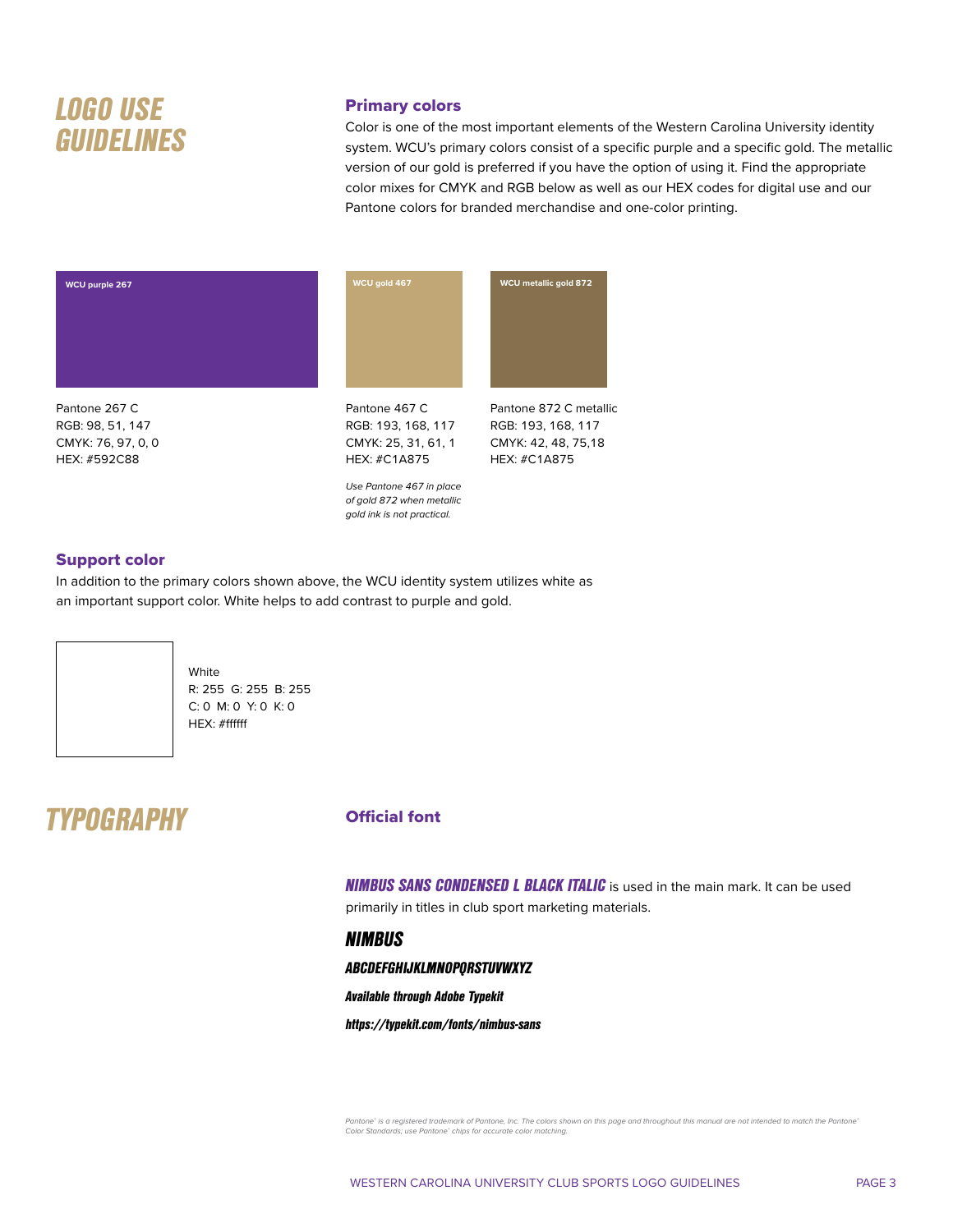## *CLUB SPORTS LOGO USE GUIDELINES*

### Logo color variations

All of the WCU Club Sports logos are available in full color and one color white or one color purple. Examples are provided below. The one-color white logo may be used on any dark-color background and the one-color purple may be used on any light-color background. In rare cases, such as for black-and-white printing, a one-color black logo may be used on a white background. Use of the logo in any other color must be approved through University Marketing.

### FULL COLOR



**WOMEN'S RUGBY CLUB** 







ONE COLOR



**CLIMBING CLUB** 



#### ALL WHITE

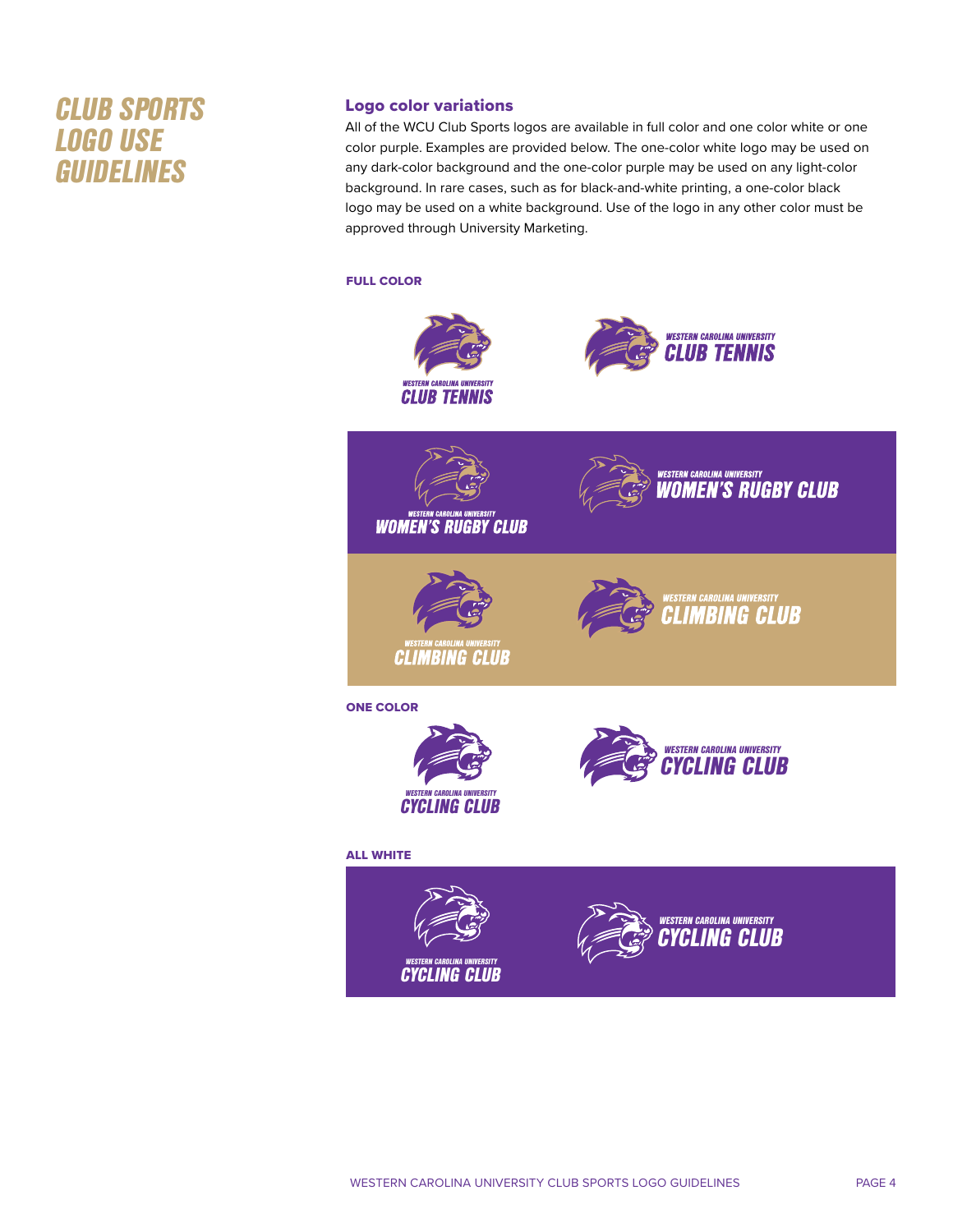#### Minimum size guidelines

Each of the WCU Club Sports logos has a minimum allowable size. In order to ensure clear reproduction and legibility, the logos must not be used any smaller than the sizes shown below. It is preferred that, when possible, the logos be used larger than their minimum size.



## *LOGO USE VIOLATIONS*

So that WCU can maintain the design integrity of its brand and maximize each logo's efectiveness as an identifier, it is mandatory that all Club Sports logos be applied as indicated in this manual. As a general rule do not modify the provided logo artwork in any way. Shown below are unacceptable uses:



Never reverse the logo. The Catamount whiskers and face highlights should always be the lighter color, not the darker color, when printed.



Never stretch or compress any logo.



Never use any gold/black combination.



Never use one color logo over a complex background.



Never re-arrange the elements in any logo.



The cathead mark is either three colors or one. Never create a two-color logo.



*CYCLING CLUB WESTERN CAROLINA UNIVERSITY*



Never add additional graphic elements or text to the logo itself.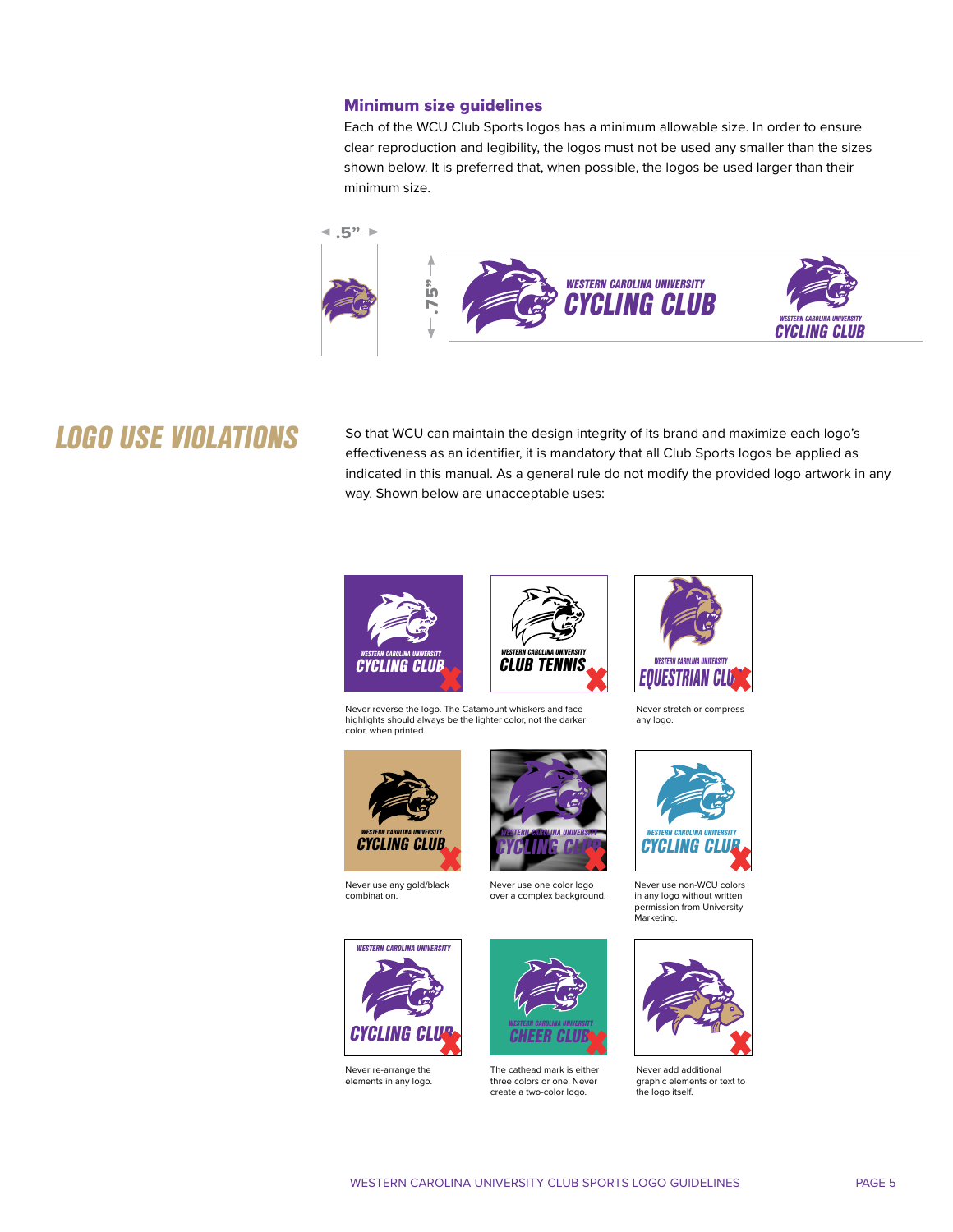## *CLUB SPORTS RETAIL APPLICATION*

### Full-color options

If the fabric color matches one of the official colors closely (WCU purple, WCU gold or white), the fabric can show through in place of printing that color. If the fabric color does not match any official color, all three colors must be used to print the logo.



#### One-color options

When using the Club Sports logo on apparel, the art may print in WCU purple or white as long as there is sufficient contrast with the fabric color. The one-color logo is a great costsaving alternative to the full-color logos.

#### *In no case should a gold logo be printed on a black background, or a black logo be printed on a gold background.*